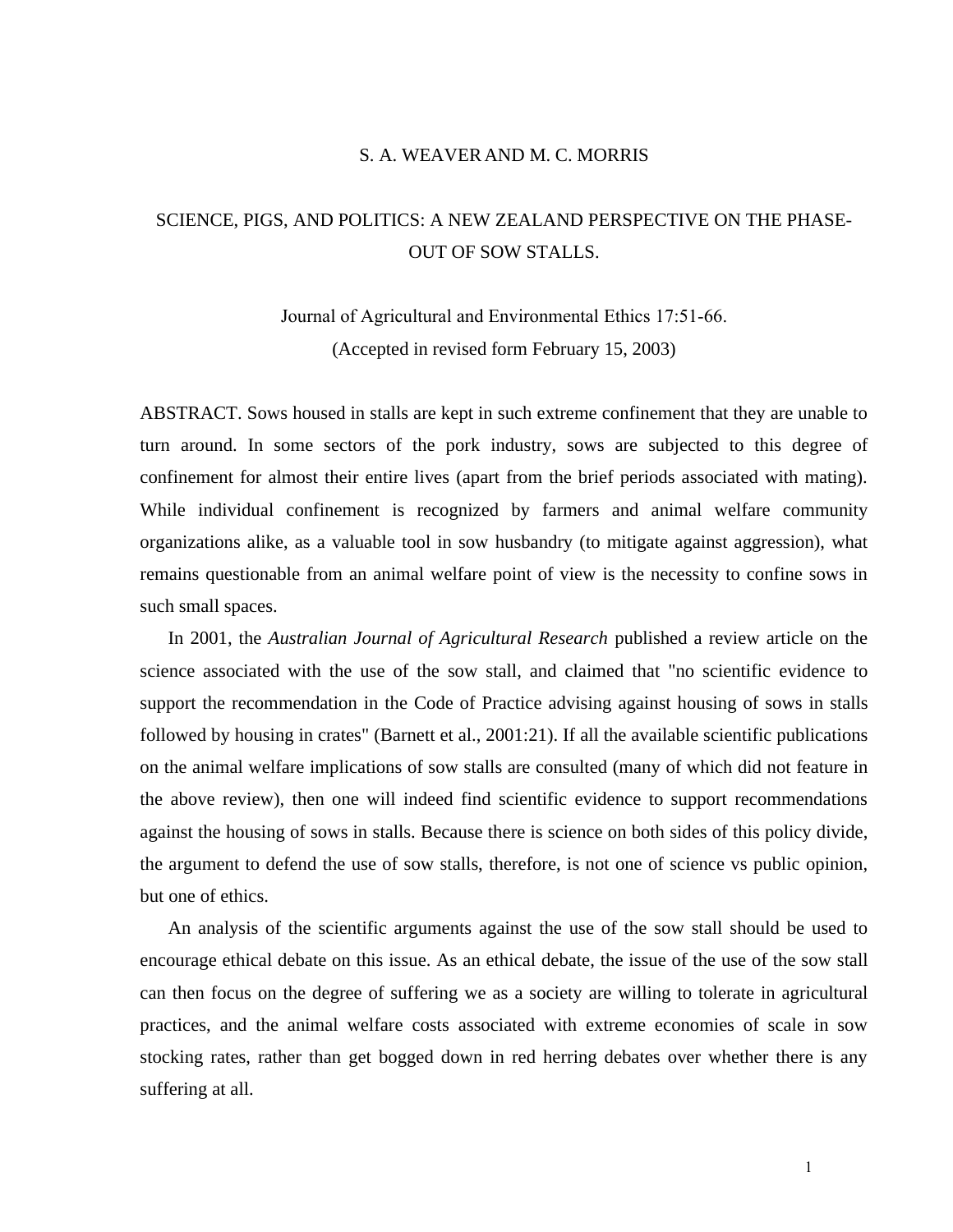KEYWORDS. Animal Welfare, New Zealand, Pigs, Pork Industry, Sow Stalls.

#### INTRODUCTION

Sow stalls are an intensive housing system used in the pork industry for the confinement of breeding sows during pregnancy. They consist of narrow cages commonly 0.6-0.7m wide and 2.0-2.1m long allowing a space of 1.2 to 1.5 square meters per sow (CWF, 2000). They normally have no bedding or rooting material and confine the sow to the degree that she cannot turn round. The purpose of the sow stall is to increase the intensity of the farming system (i.e., maximize the number of sows in a given area), increase the pregnancy rate and litter size, decrease labor intensity of pork farming, and mitigate husbandry problems associated with aggression.

In the United Kingdom and Sweden, sow stalls are completely outlawed. Switzerland will be phasing out the sow stall by 2007, and the European Union will allow confinement in sow stalls for only the first 4 weeks of pregnancy by 2012. In Australia, the Model Code of Practice for pigs states that pigs in stalls should have "sufficient space in which to feed and sleep and a clean dry place on which to lie." If this requirement were followed, then sow stalls would not be permissible, since the space available within sow stalls does not allow pigs enough space to avoid lying in their own excrement. Appendix 2 of the same code contradicts its own requirements by allowing a space of as little as 0.6 x 2.0 m for an adult sow (minimum space requirements discussed below).

In New Zealand, a public consultation process was undertaken by the National Animal Welfare Advisory Committee (NAWAC) in 2002 as part of a national review of animal welfare codes. NAWAC received over 64,000 submissions calling for a ban of the sow stall. In late 2002, the New Zealand National Animal Welfare Advisory Committee (NAWAC) released a draft Code of Animal Welfare for pigs specifying a gradual phase out of sow stalls allowing for their use in the first 10 weeks of pregnancy until 2009, reducing to the first 4 weeks of pregnancy in 2012, and phased out completely by 2015. These codes of conduct will have legal status under the new Animal Welfare Act (1999). The amended code has been the subject of a substantial public awareness campaign by Animal Rights/Welfare groups. At stake in the New Zealand situation (as is the case elsewhere) is not so much the individual confinement for sows,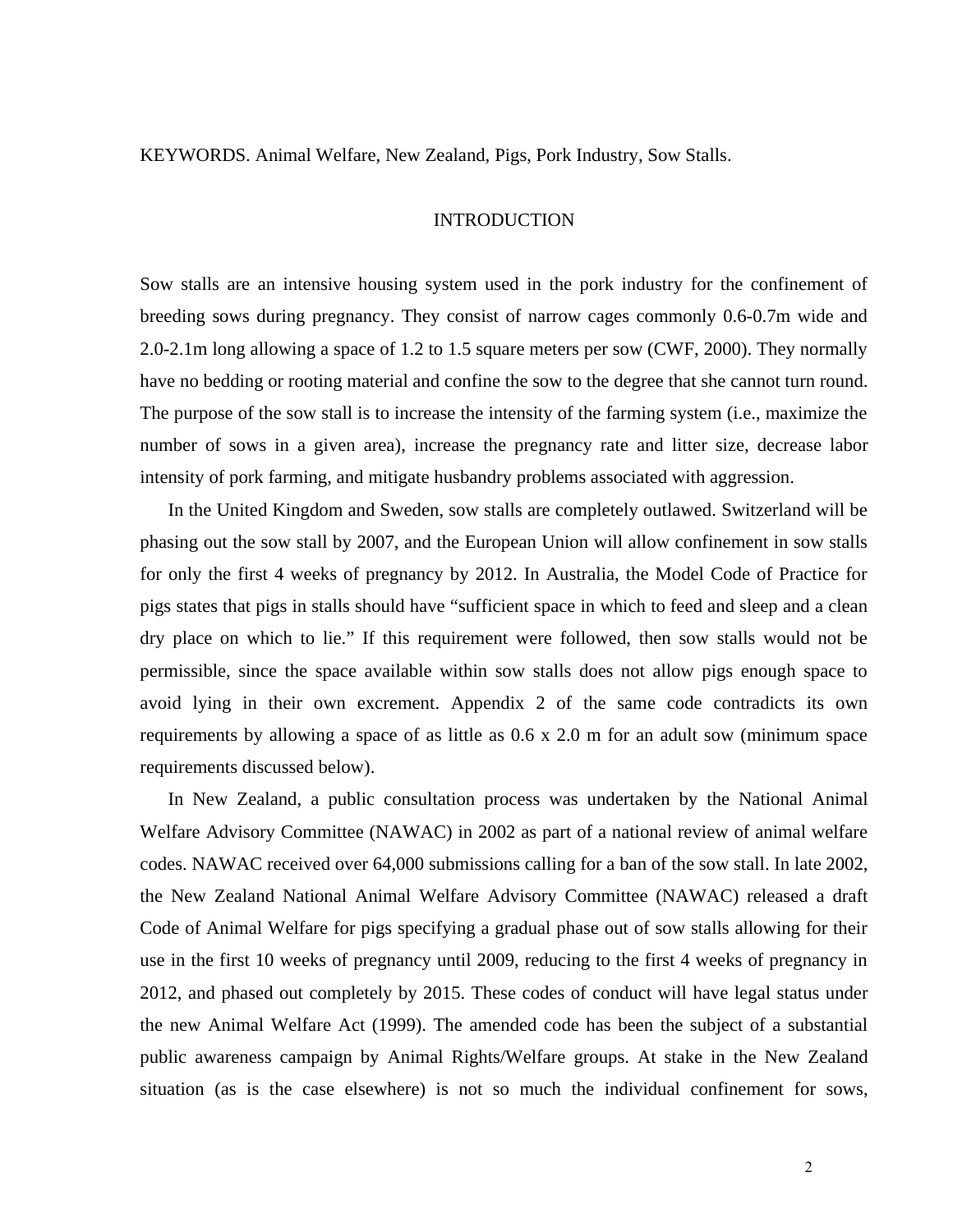sometimes required for welfare and health reasons, but the minimum permissible area for sow housing. The New Zealand Animal Welfare Act (1999) states that animals must be able to express normal patterns of behavior. Like the Australian regulations, this requirement, if applied to pigs without exception, would outlaw the sow stall that does not enable the pig to turn around, wallow, forage, and interact socially with other pigs.

The purpose of this paper is to evaluate the statement by Barnett et al., (2001: 21) that "there is no scientific evidence . . . " by searching for readily available scientific publications that provide evidence to the contrary (which may have been missed by the Barnett et al., review).

## SCIENTIFIC APPROACH

Reviews of the "scientific evidence" for or against a particular practice in agriculture are commonly used by lobbyists, policy makers, and their advisors to legitimate certain policy decisions against others (see Rampton and Stauber 2001; Beder, 2000). One of the more common ways to discredit an argument for animal welfare is to assert that the arguments of animal welfare advocates are "not scientific." If such perceptions are accepted by politicians and key sectors of the voting public, then animal welfare initiatives (such as proposals to phase out sow stalls in the pork industry) can more easily be sidelined on the political (and therefore regulatory) stage.

Barnett et al., (2001) undertook a review of the welfare issues associated with the housing of pigs in the pork industry. They evaluated the literature using the homeostasis response to animal welfare, where (citing Broom, 1986) the "welfare of an individual is its state as regards its attempts to cope with its environment" (Barnett et al., 2001: 2). Using this approach they state that "the risks to the welfare of the animal by an environmental challenge can be assessed at 2 levels: firstly, the magnitude of the behavioral and physiological responses; and secondly, the biological cost of these responses" (ibid.). This approach assumes that the welfare of animals can be assessed (only) through physiological indicators such as cortisol, ACTH, glucose and antibody titers, white blood cell counts, T cell killer activity, and cell mediated immunity. Other means of assessing animal welfare such as the presence of abnormal behavior are described briefly but not given much weight. Consumer concerns relating to extreme confinement of sows are described as "emotive," the reason why pigs showed behavior indicative of learned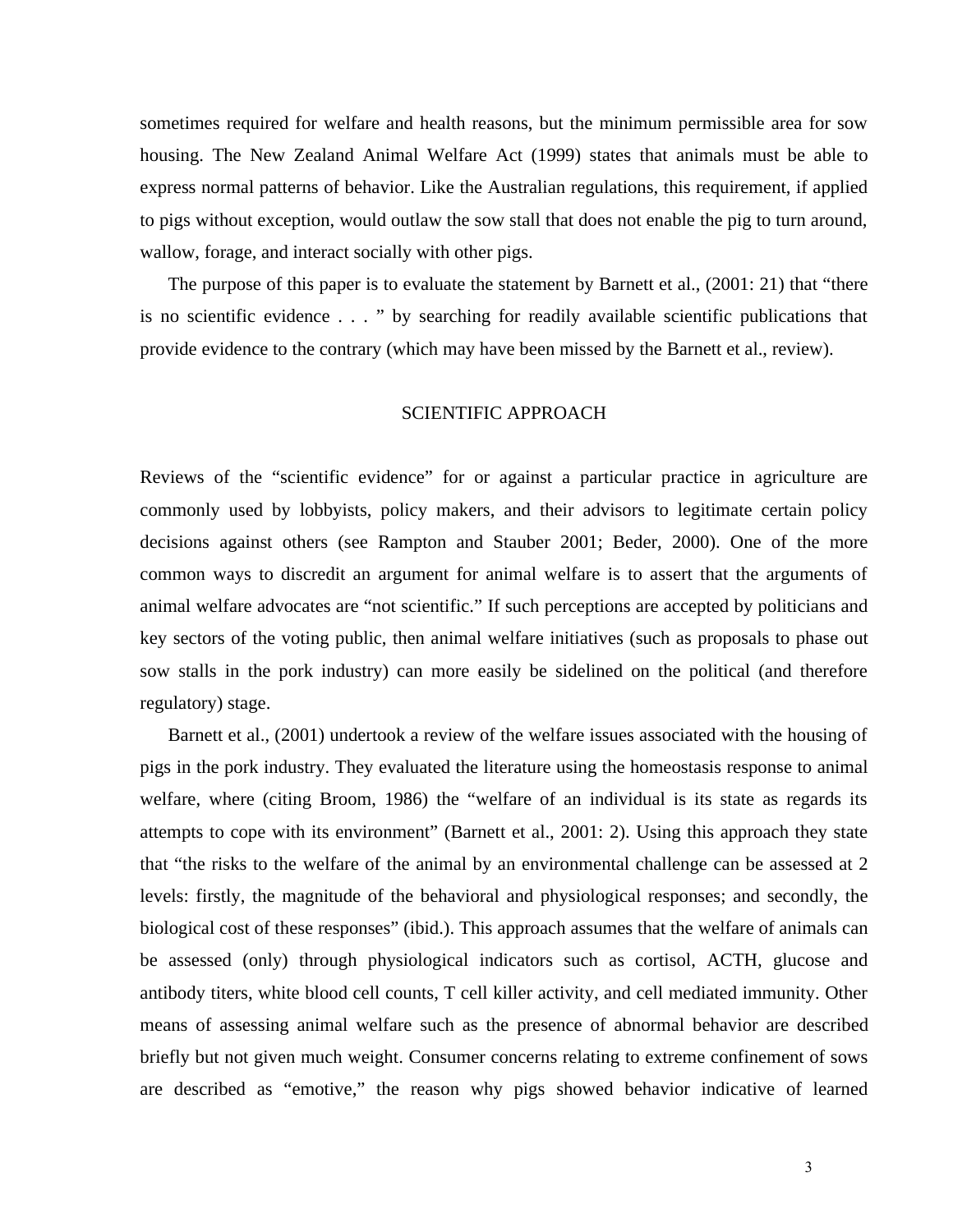helplessness when confined in stalls is described as "unknown," and improving the conditions in which pigs are raised by providing them with straw is described as a "perceived benefit."

Barnett et al., (2001) recommends that the use of sow stalls be continued for the first 4 weeks of pregnancy. They state that there is "no scientific evidence to support the recommendation in the [Australian] code of practice advising against housing sows in stalls followed by housing in crates." It is our contention that the definitions of "rigorous science" given by Barnett et al., (2001) are too narrow, and when all available scientific evidence is taken into account, there are convincing arguments for a total ban on the extreme degree of confinement provided by sow stalls. We acknowledge that individual confinement is an important component in sow husbandry, but we do not see any reason why individual confinement must be so extreme that the sow is unable to:

- a. Turn around
- b. Have access to bedding and rooting material, and
- c. Eat and lie down in a place that is separate from their toilet area.

The issue of whether it should be legal to rear pigs in sow stalls is both a scientific and an ethical argument. However, even when restricting the criteria for determining the degree of suffering in farmed pigs to published science (i.e., excluding ethical considerations), we are able to find ample evidence to support the supposition that sow stalls cause unnecessary suffering in pigs. In the sections below, we consider some of this evidence. In terms of defining the conceptual framework for what we consider legitimate evidence, we adopt an inclusive approach that is aimed at employing all that is readily available in the knowledge basket, rather than ruling some forms of knowledge out simply because it does not fit a narrow criteria for inclusion.

# BEHAVIOR AND SUFFERING

There is general agreement that animals such as pigs can feel the basic sensations of pain and pleasure. With this has come the moral claim that infliction of pain upon any sentient creature is therefore intrinsically wrong (Singer 1990). While it is not always obvious what causes pain in animals, common sense and the argument from analogy would suggest that unless it can be proved otherwise, anything that is physically painful for humans must be assumed to be painful to animals.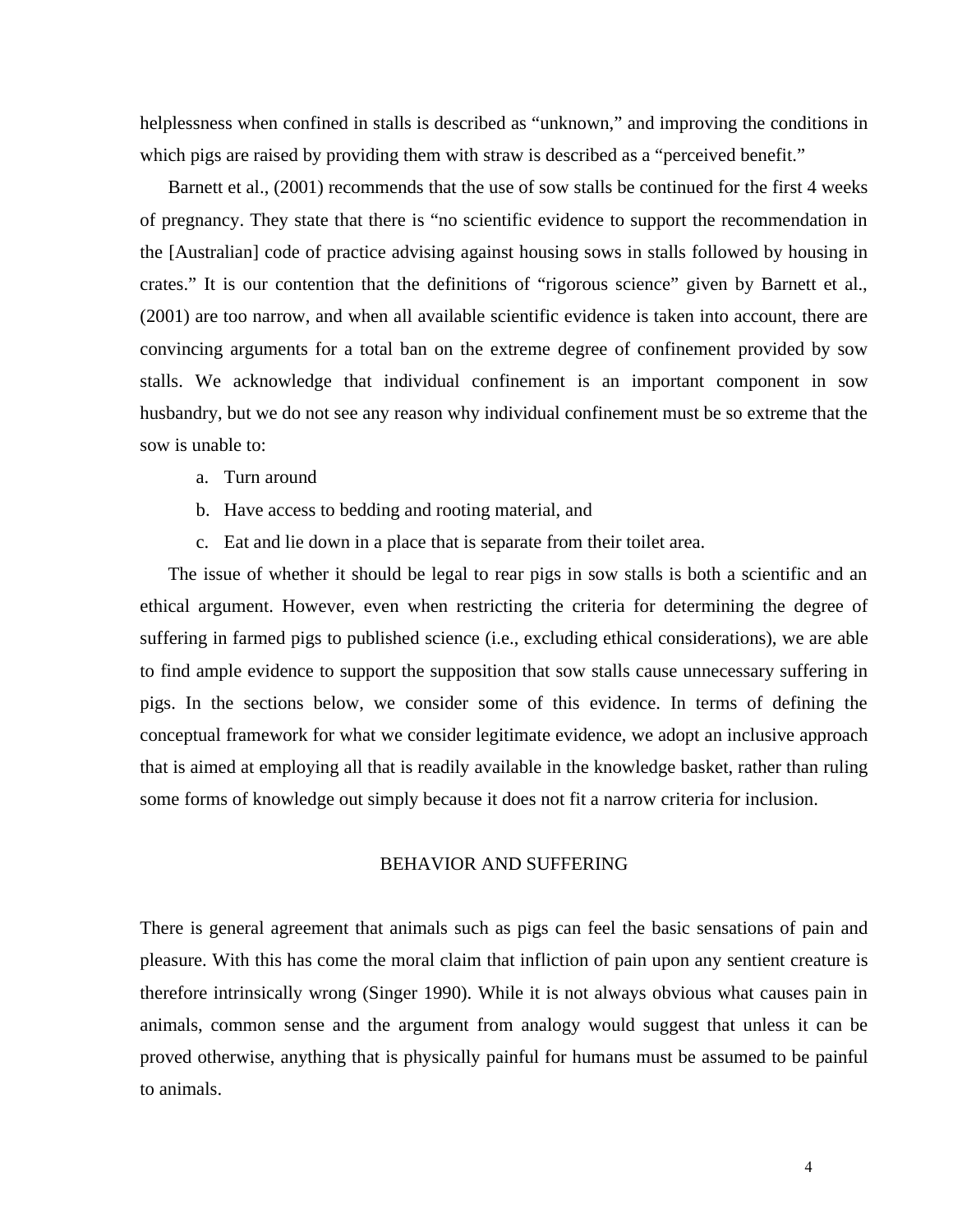The presence of higher psychological states in animals is more controversial than the presence of physical pain. However, as our awareness of animal behavior increases it has become apparent that mammals and birds, and possibly other animals are capable of advanced thought processes (Dawkins 1998; Varner 1999; Griffin 2001). If this is the case, then it is reasonable to assume that these animals can suffer from emotional disorders such as boredom, stress, and frustration if they cannot meet their behavioral needs, and that this suffering is detrimental to their welfare.

Observations of animal behavior when they are kept under barren conditions bear this out. Animals in a barren environment show repetitive and often destructive behavior, which is also associated with mentally disturbed humans (Webster 1995). Spedding (2000) from the Farm Animal Welfare Council in the United Kingdom gave the opinion that the presence of stereotypies can mean that an animal is being driven insane.

In sows, repetitive behavior such as chewing the bars of their cages (oral stereotypies) has been associated with a lack of oral satisfaction (Lawrence and Terlouw 1993), and with keeping pigs in barren environments (Whittaker et al., 1998). Commercially reared sows are often given restricted diets that fail to satisfy them. They are also unable to forage as a means of satisfying their feeding motivation (Lawrence and Terlouw 1993).

The view that psychological as well as physical needs have to be met for animal welfare has been incorporated into the New Zealand Animal Welfare Act. Sections 4c and 10 of the Act states that animals must have the "opportunity to display normal patterns of behavior." Section 73 does allow this requirement to be waived under "exceptional circumstances." While the circumstances of farming could be deemed to be "exceptional" and allow some restriction of "normal behavior," we can find no reason why the behavioral needs of the animal must be restricted to such an extent that their physical and mental health suffers as a result, particularly when economically viable alternatives exist.

#### NORMAL PATTERNS OF BEHAVIOUR

A study of domestic pigs reared in a wild environment has shown that their behavior did not differ markedly from that of wild pigs. One aspect of this behavior was a preference for separate feeding and dunging areas. Pigs did not defecate closer than 5 m from their nesting area (Stolba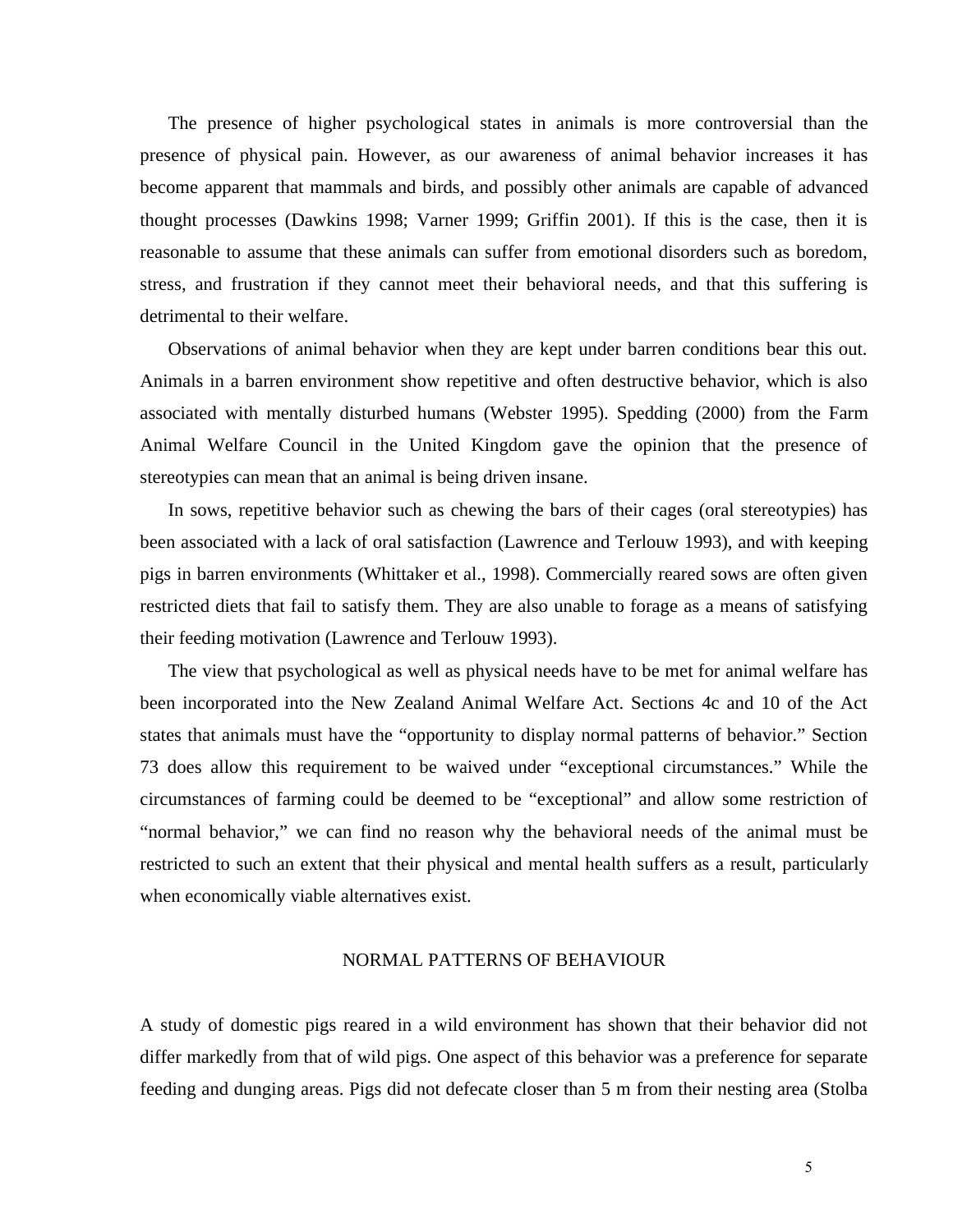and Wood-Gush 1989). Evidence suggests that the rooting instinct in pigs is distinct from the feeding instinct. Even pigs who were well fed on commercial rations liked to spend about 20% of daylight hours searching for food when kept in a semi-natural enclosure (Wood-Gush et al., 1990). The provision of rooting material such as straw has been observed to reduce stereotypical behavior (Spoolder et al., 1995; Whittaker et al., 1998; Kelly et al., 2000), and can reduce aggressive actions such as tail biting (Schrøder-Petersen and Simonsen 2001). Preference tests have also shown that pigs prefer pens with straw or other bedding material to concrete pens, for thermal and physical comfort (SVC 1997) and for rooting and foraging (Burne et al., 2001).

The amount of space needed for pigs to lie down comfortably has been calculated to be proportional to their length and width, which is proportional to the two thirds root of their body weight, sometimes referred to as the "Spoodler formula" (see Spoodler et al., 2000). The space available in sow stalls is lower than this minimum. Crowding and limiting space has shown to have adverse effects on agonistic interactions (Ewbank and Bryant 1972), although pigs housed individually have shown better growth rates than pigs kept in group housing (Gehlbach *et al.,* 1966; Patterson 1985; Petherick *et al.,* 1989). Sow performance has been shown to improve steadily as the space allocation for pigs (at an initial weight of 55.5 kg) was increased to  $1.20m^2$ (Brumm, 1996). The growth rate of adult pigs improved when space allowance increased to 1.80m<sup>2</sup> (ibid.). Weng et al., (1998) monitored injury, aggression, and time spent foraging when 6 sows were kept in a pen with a space allocation of 2.0, 2.4, 3.6 and  $4.8\text{m}^2$  per adult pig. Based on results from the study, the authors recommended a space requirement of between 2.4 and  $3.6m<sup>2</sup>$ per sow.

Sows have a strong instinct to make a nest before birth. The ability of pigs to express this is inhibited if bedding material is not available. The strength of this instinct can be measured by the amount of work sows are prepared to do to gain access to bedding material (Matthews and Ladewig 1994). If the ability to make a nest is thwarted by confining sows in crates (where they cannot turn round) with no bedding, the results include acute stress, (Jarvis et al., 2001), increased frequencies of stereotyped movements (Cronin *et al.,* 1996; Lammers and De Lange 1986), and increased restlessness (Marchant and Broom 1993; Jarvis et al., 2001). Sows prefer crates in which they can turn around (SVC, 1997), and pseudopregnant sows show a preference for straw pens, where they manipulate the straw in a way suggesting nest building is taking place (Burne et al., 2001). Sows kept in pens where they had room to turn around but no straw, showed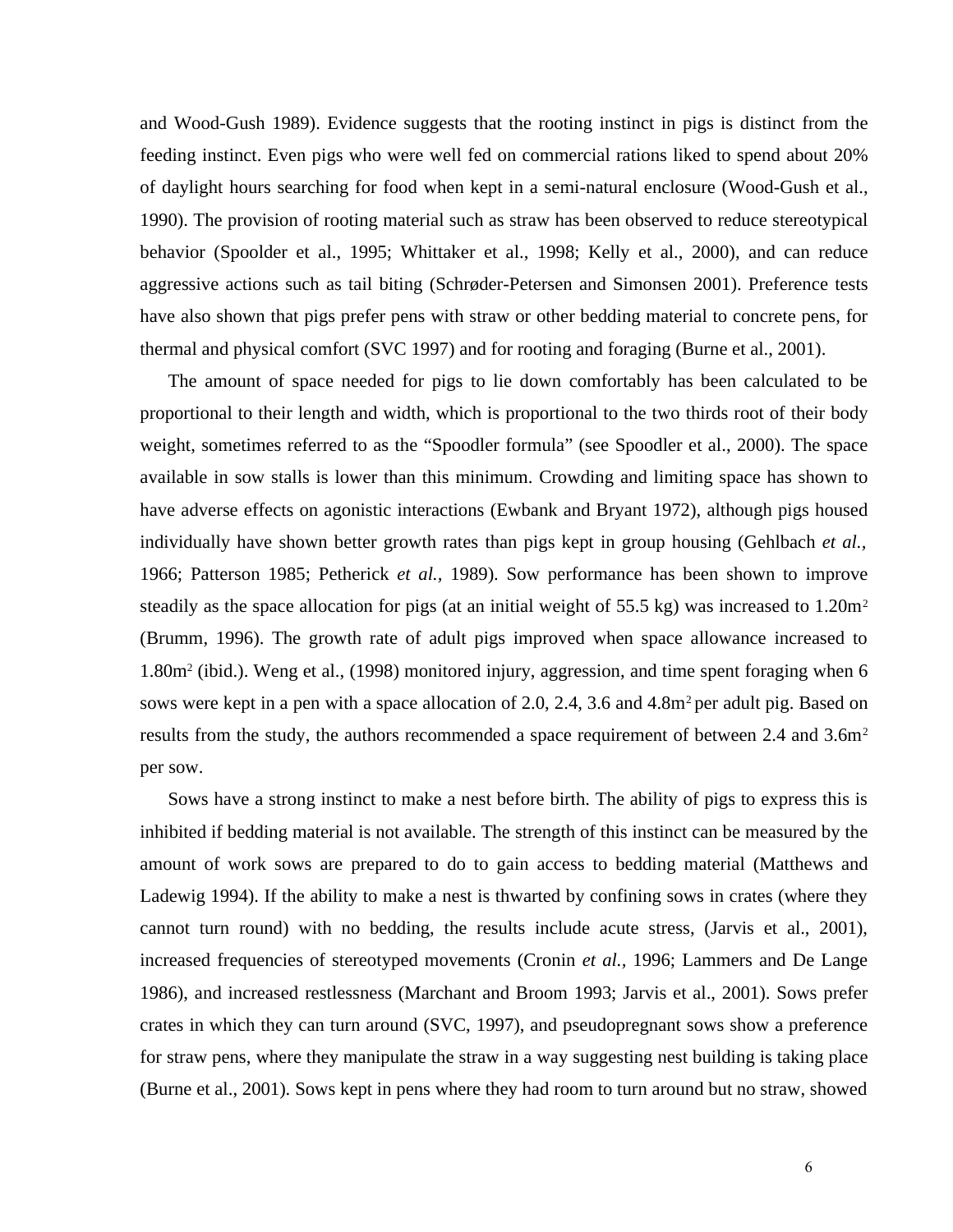increased restlessness while farrowing when compared with sows given straw (Thodberg et al., 1999). Sows in crates have adapted themselves to some extent to their environment by their second pregnancy, but stress levels, as measured by plasma cortisol are still higher than in sows in pens with enough room to turn around, and with provision of straw for nest building (Jarvis et al.,  $2001$  $2001$ .<sup>1</sup>

#### SOW STALLS

Pigs prefer social interaction, and choice experiments have confirmed that they find sow stalls "aversive" (SVC, 1997), where behavior that has been prevented (in stalls) is expressed to a high degree once they are free of such confinement. Phillips *et al.,* (1992) showed that sows preferred wider than narrower stalls when given the choice. Sows in stalls cannot exercise, which results in weak bone structure and joint damage. Sows in stalls have also been shown to have a higher basal heart rate, indicating a lack of physical fitness (Marchant et al., 1997), with all the accompanying health problems that can result.<sup>[2](#page-6-1)</sup> This is recognized and acknowledged by the European Commission in 2001 with its decision in 2001 to revise the pig welfare Directive 91/630/EEC. In its amendments to the Directive it stated,

Pigs should benefit from an environment corresponding to their needs for exercise and investigatory behaviour and that the welfare of pigs appears to be compromised by severe restrictions of space. . . . Sows prefer to have social interactions with other pigs when provided with freedom of movement and environmental complexity. The current practice of keeping sows in continuous close confinement should therefore be prohibited . . .

In pigs confined in stalls, stereotypical behavior can take the form of continuous chewing, bar-biting, head weaving, and tongue rolling. The SVC (1997) report that in "every detailed study" of sows in stalls, a "substantial level" of stereotypies have been found. In contrast, stereotypies are rare or absent where sows are reared in complex environments.

In their review, Barnett et al., (2001) explored what is known about stereotypies and

<span id="page-6-0"></span><sup>&</sup>lt;sup>1</sup> The issues surrounding the use of farrowing crates is beyond the scope of this paper, but nesting behaviors are included here as part of the review of behavioral effects relating to extreme confinement.

<span id="page-6-1"></span><sup>&</sup>lt;sup>2</sup> Cortisol levels in sows confined in stalls indicate increased stress. Stress levels reduced if sows were able to turn around. Sows in crates are also more aggressive to their neighbors (Barnett et al., 2001).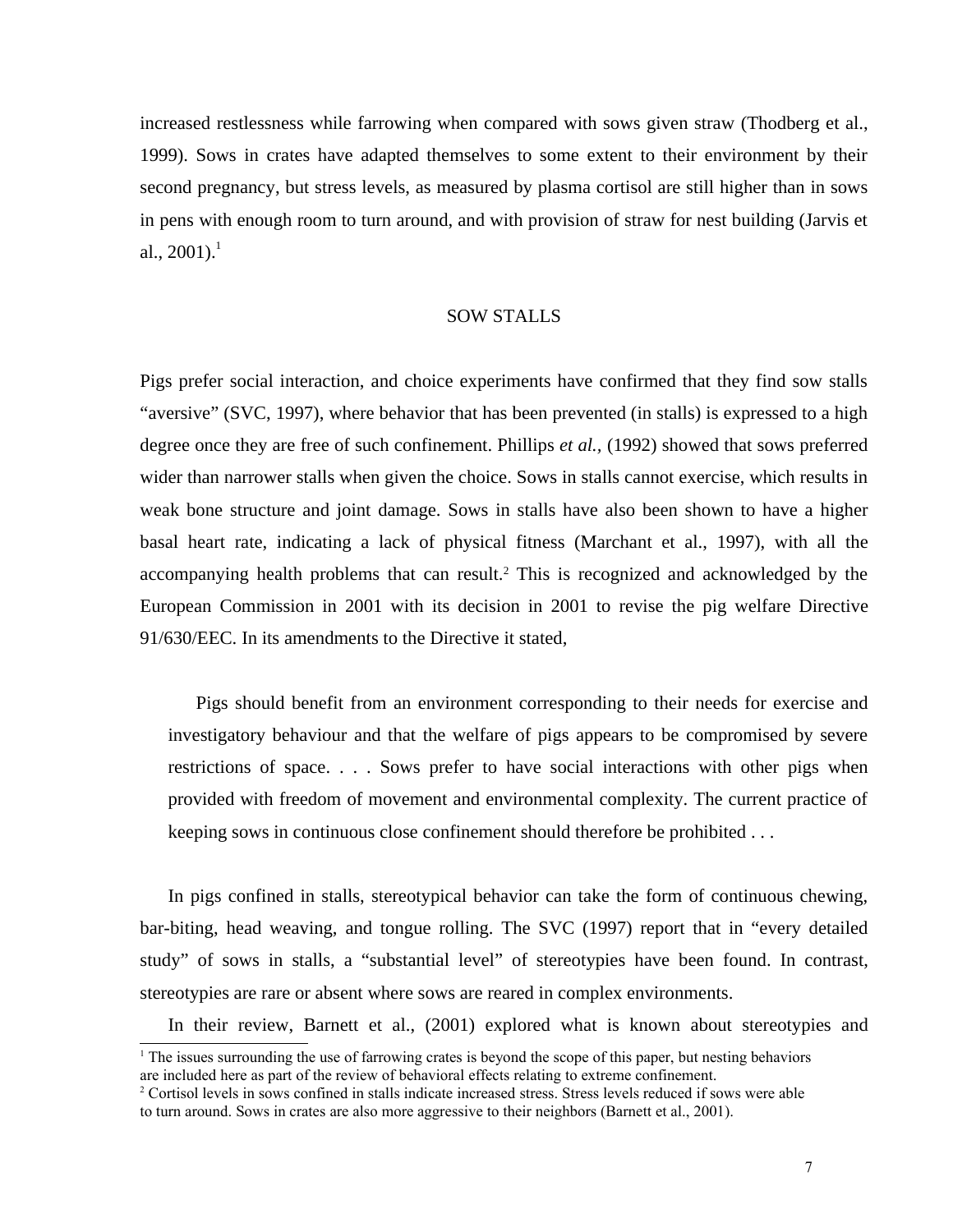concluded that they are indicators of poor long term welfare. Webster (1995) and Spedding (2000) are much stronger in their argument that stereotypies are an indication of suffering. It has often been stated that sow stalls are beneficial to pig welfare as they reduce bullying and aggression. Barnett et al., (2001) cite some cases where welfare was improved by housing pigs in stalls. The welfare comparisons described by Barnett et al. (op. cit.) however, are between pigs in group housing and pigs in individual confinement. The issue in this instance (and this is pivotal to the debate), therefore, is one of *confinement.* This need for occasional confinement in no way specifies that this confinement needs to be so extreme that the sow is unable to turn around. In its amendments to the Pig Welfare Directive 91/630/EEC, the European Commission stated that "sows may be kept individually [during the first four weeks of pregnancy] provided they can turn around easily . . ."

Should individual confinement be considered necessary for the first 4 weeks of pregnancy (after which time they are put into group housing, for example), this should be allowed to happen within an area that is large enough for the sow to turn around, with a separate sleeping and dunging area, and with soft bedding material. Improvements in group housing to reduce aggression also need to be considered. More than half of New Zealand pork producers find no need to use the sow stall at all and have developed other methods of pig husbandry (Gregory and Devine, 1999).

The causes of aggressive behavior in pigs are multifactorial, but the following have been found to increase aggression, including tail and vulva biting.

- Mixing of unfamiliar pigs (Weary et al., 1999; Turner et al., 2001).
- Overcrowding (SVC, 1997; Weng et al., 1998; Schrøder-Peterson and Simonson, 2001).
- Lack of straw or other bedding material (Barnett et al., 2001; Schrøder-Peterson and Simonson, 2001).
- Lack of other environmental enrichment (Schrøder-Peterson and Simonson, 2001)
- Temperatures that are too hot or too cold (Schrøder-Peterson and Simonson, 2001)
- Inadequate ventilation (Schrøder-Peterson and Simonson, 2001).
- Hunger or inadequate nutrition (SVC, 1997; Whittaker et al., 1999; Schrøder-Peterson and Simonson, 2001).
- Stress (Schrøder-Peterson and Simonson, 2001).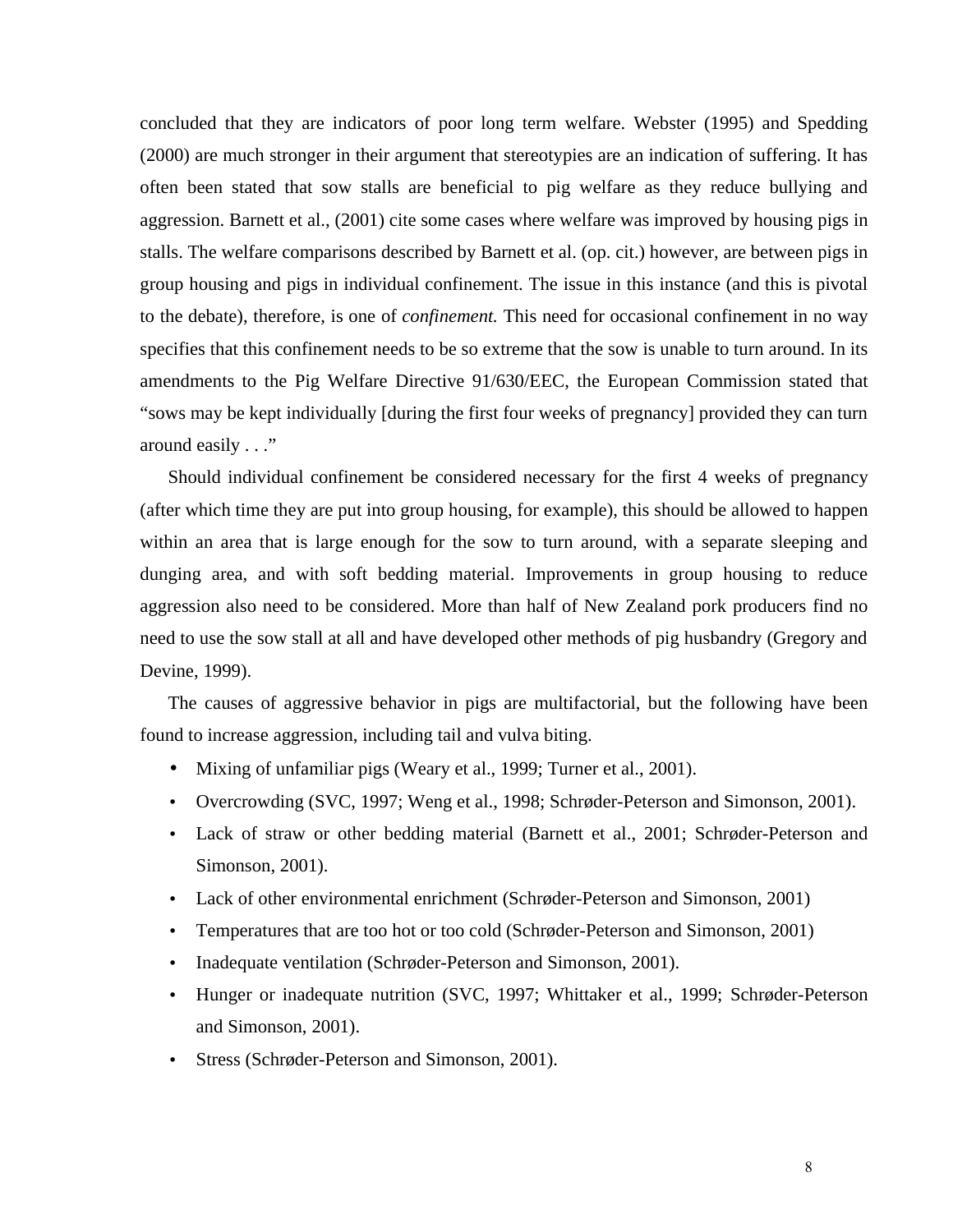The stress factor can be exacerbated if pigs are afraid of humans. The skill of the stockkeeper can have a major influence in reducing (or increasing) stress (Hemsworth, 2000). It should be noted that in one experiment the provision of straw actually increased aggression and vulva biting (Whittaker et al., 1999). Statistical analysis showed, however, that aggressiveness when sows were not feeding could be accounted for simply because the pigs were more active when given straw. The authors also noted that aggression during feeding could have been caused by food being hidden in the straw, with the result being a greater foraging time, more opportunity for interactions, and a perceived shortage of food, since the amount of food available was not immediately apparent.

These factors can be mitigated by the provision of individual feeding stalls in an indoor system. The cost of this system is quite high, but can be reduced by incorporating electronic feeding technology. Under this system a sensor on the sow monitors the amount of food given to each sow (Webster, 1995).

Ample evidence exists to suggest that aggression can be reduced to acceptable levels through improved husbandry methods, which mitigates against the need for individual confinement. Food should be nutritionally adequate and extra fiber should be available to prevent feelings of hunger. Pigs should not be overcrowded, adequate ventilation should be provided, and rooting material must be available. Stock handlers can also be trained to best practice standards that can reduce the risks of aggression. If these provisions fail to reduce aggression to such an extent that welfare is compromised, then the offending individuals can be housed individually in pens as an emergency measure.

## THE HOMEOSTASIS APPROACH

In their review of welfare issues for sows in relation to housing, Barnett et al., (2001) based their analysis on what they described as the functioning-based (homeostasis) approach. The authors relied solely on anatomical and physiological data such as cortisol concentration, immune response, and production efficiency. Underlying this is an assumption that welfare can be reduced to physiology. We regard this assumption to be too narrow for animal welfare considerations for several reasons. Firstly, in the development of policies for minimum standards in agriculture under a framework of sustainability, it is important that decisions are able to be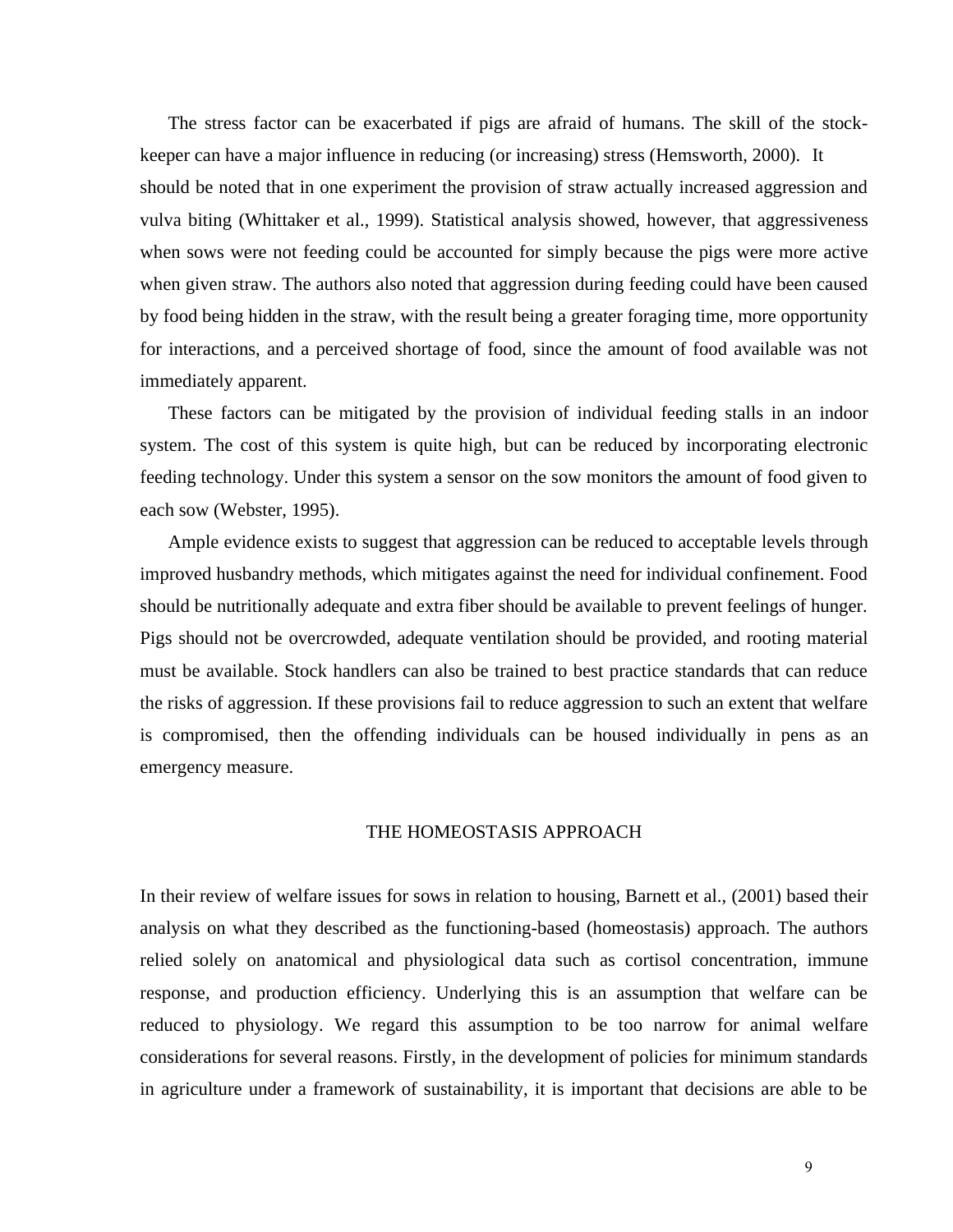made on the basis of sound scientific evidence, together with other sources of knowledge (e.g., ethical and economic considerations). Sound scientific evidence for a sustainable economy needs to include all the evidence available, rather than reducing the scope of evidence to fit with a particular epistemology or ideology.

In terms of the homeostasis approach itself, there are a number of reasons why we consider it to be too narrow in scope for animal welfare public policy evaluations of science. For example, a number of factors can produce identical physiological indicators. The stress hormone cortisol for instance, is released in response to stress and physical pain but also to pleasurable excitement (Fisher, 1998). Secondly, not all occurrences of psychological suffering are associated with stress. It is generally regarded that for humans, too little stress can be just as harmful as too much, and for the pigs in sow stalls, the problem would appear to be boredom as much as stress. Thirdly, there is not always a correlation between physical health and mental states. There are many people who may be physically healthy but desperately unhappy, and many others who achieve substantial degrees of happiness in spite of health handicaps. Workers in the field of animal welfare, who use physiological and also other indicators of adverse mental states, such as behavioral problems, acknowledge the limitations of reducing welfare to physiology. These can be compared with what is known about abnormal human behavior, and extrapolated to other species on the basis of the argument from analogy. Webster (1995) and Spedding (2000) for example, both conclude that stereotypies are an indication of mental suffering on this basis. Sneddon et al., (2000) investigated cognitive abilities of pigs and concluded that barren environments cause mental deterioration, the latter falling within the bound of animal welfare concerns.

The argument from analogy is based on likelihood, also known as an Inference To The Best Explanation, and is accepted by philosophers of science as a sound scientific method (Bird, 1998; Sober, 2000). The argument from analogy is also accepted as valid in law. The codes of conduct for the use of animals in science in both Australia and New Zealand stipulate that any procedure that causes pain in humans must be assumed to cause pain in animals unless it can be proved otherwise. Like the homeostatic approach, the argument from analogy is also scientifically rigorous, even though it may stem from a different form of science than the homeostatic model. The argument from analogy is used by workers in the field of animal welfare as a starting point for devising ways of measuring the welfare of animals based on behavioral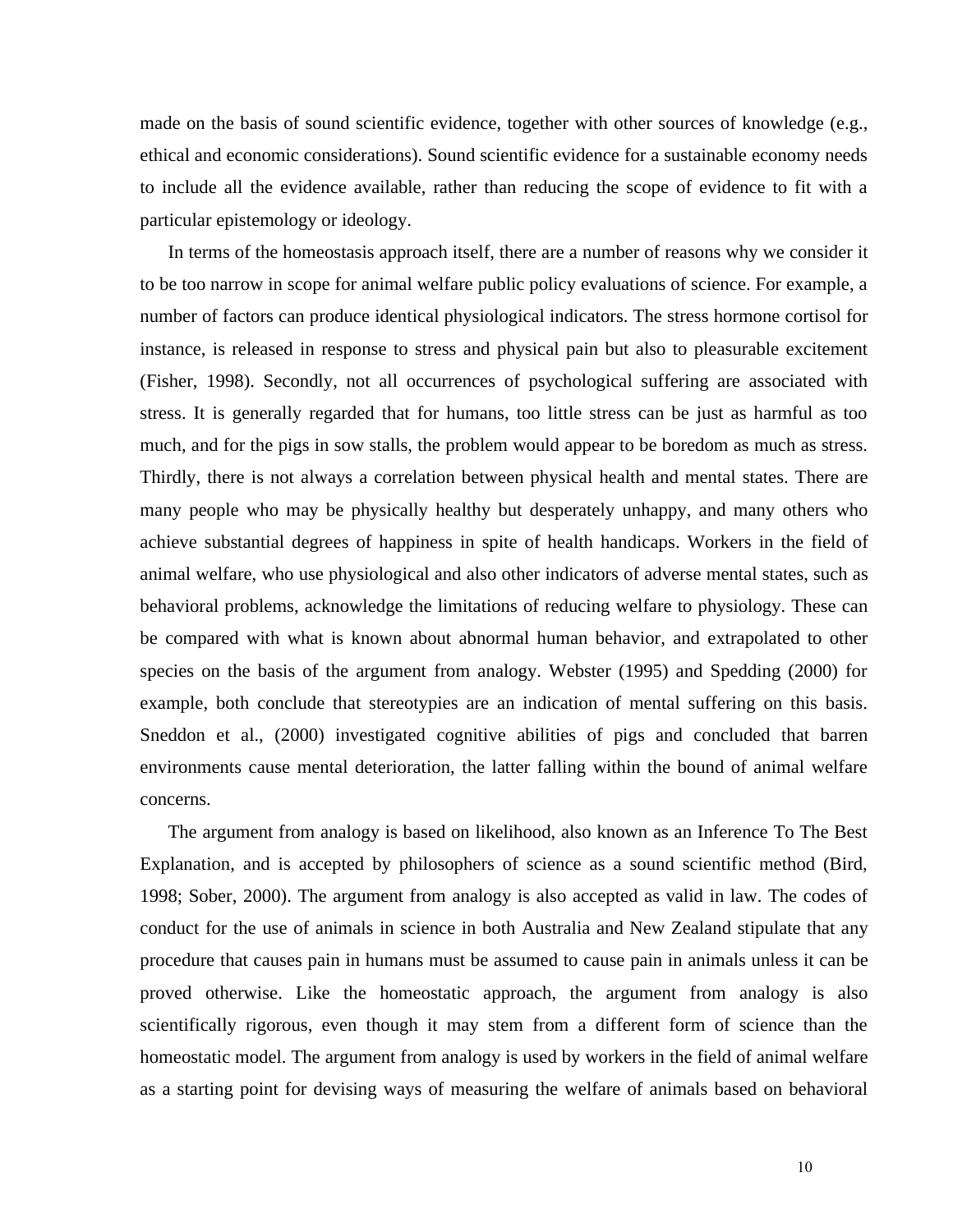criteria and comparisons with human behavior. Some of these methods include preference testing, where the animals are allowed to choose what conditions they prefer (as mentioned above). A method favored by Dawkins (1980) is to measure the amount of work an animal is prepared to do to gain a benefit such as food, social contact, or straw for bedding.

The presence of abnormal, inappropriate, or redirected behavior is also used as an indicator of poor welfare. The most extreme of these are stereotypies, which include repeated and often destructive behavior usually associated with mentally ill human patients. The argument from analogy suggests that animals showing this behavior are being driven insane (Webster, 1995, Spedding, 2000). It has been suggested that stereoptyies are a coping mechanism and even that they have a function of stimulating the release of endogenous opioids to mitigate stress (Cronin et al., 1985). Nevertheless, as pointed out by Wiepkema and Koolhaas (1993), even if stereotypies can be regarded as coping mechanisms, it could be argued that in setting minimum standards in agriculture, animals under human care should not be subjected to environments where such coping mechanisms are required.

This debate concerning the use of sow stalls cannot be reduced to science alone (acknowledged by Barnett et al., 2001), but is ultimately a moral and legal debate centered around the issue: *should humans be permitted to force intelligent, and curious animals to live in conditions where they are kept in extreme confinement, unable to turn around, in situations of darkness, without rooting materials, and ultimately where they are unable to express normal patterns of behavior?* 

#### ECONOMIC ISSUES

Once it has been established that a morally driven intention to phase-out of sow stalls can be supported scientifically (even if there is still argument among some scientists – as is often the case), it then becomes necessary (in a policy environment) to determine whether such an initiative would be economically practicable. A recent survey of larger New Zealand pig farms revealed that 67% of sows are kept in farrowing crates, and 32% in sow stalls (for most of their pregnancy), and 49% use sow stalls at some stage of the pregnancy. Only 29% of sows are kept in both (Gregory and Devine 1999). The fact that 51% of pork producers currently manage to produce pork without using the sow stall at all, is an indication that the pork industry in New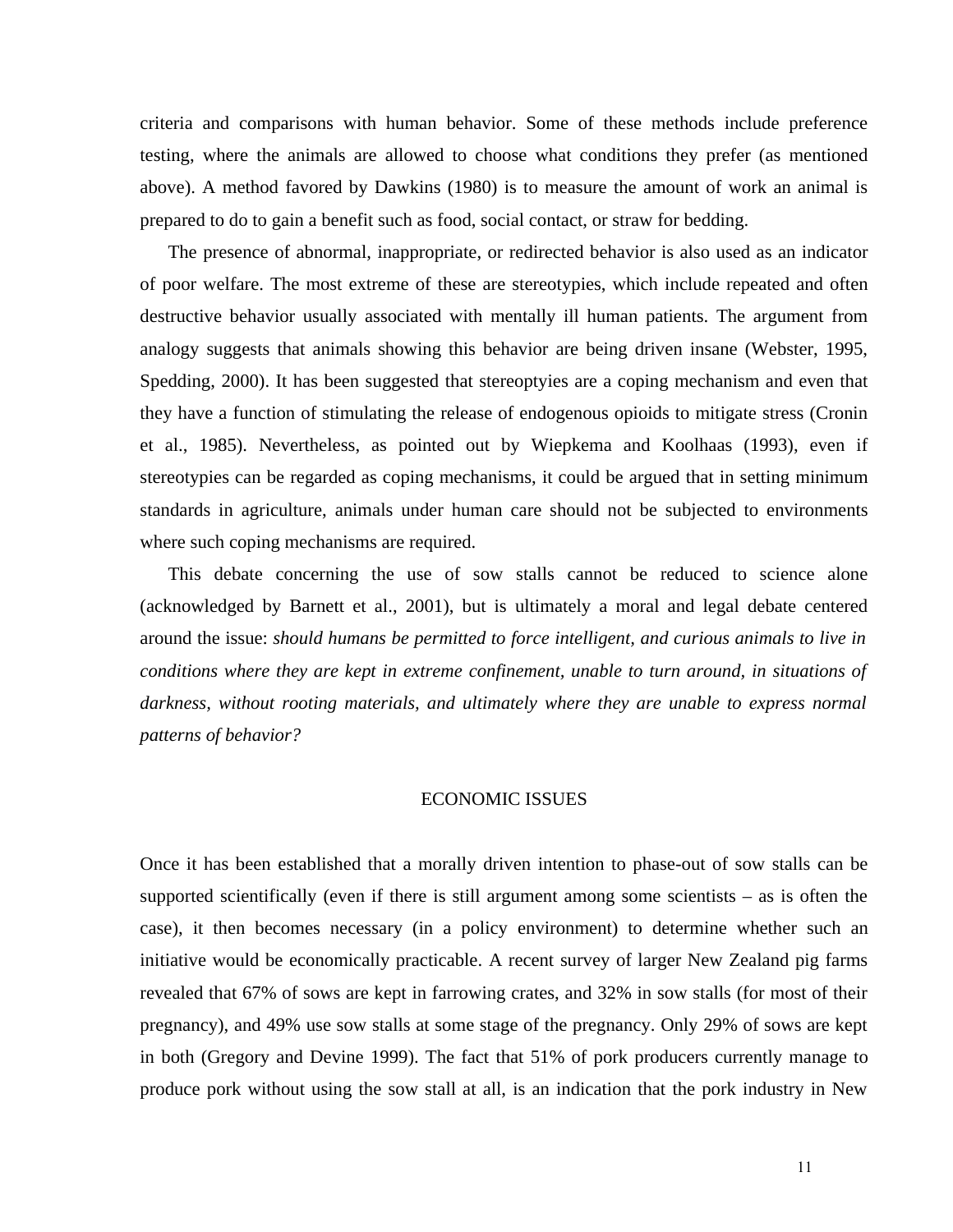Zealand could thrive without the sow stall. This is evidenced by the fact that these farmers have undertaken this transition voluntarily, and yet are also able to successfully compete in the market against those pork producers who still use the stall.

The next question focuses on the economic effects of such a transition to phasing out the sow stall. In a brochure entitled "the welfare of pigs in New Zealand: The facts," the New Zealand Pork Industry Board state that the result of an immediate ban on sow stalls would be that "the farmers involved would go out of business," and that "New Zealand would have to import more pork from countries where legislated animal welfare standards are lower." Neither of these statements was supported by economic data, which would have been useful if an open evaluation of the options is to be considered. The economic data available seems to suggest that fears of massive price rises are exaggerated. New Zealand pork farmers who currently do not use the sow stall do not receive any more for their meat than farmers who use sow stalls (i.e., there is no market premium associated with non-sow stall production), nor do they receive any compensation or incentives from the Government.

Economic data from EEC countries suggests that production cost increases associated with the phase out of sow stalls would be minor. An economic simulation model of a Dutch farm, described by the SVC (1997) estimated that converting a farm from stalls to group housing with a space of 2.5 square meters per pig, changing from farrowing crates to individual pens for lactating sows, and the provision of 300g of straw per sow per day, would add about 3.5% to the production cost. If the farrowing crates were not altered, the extra cost is 0.8%. Production cost is also only a small proportion of the cost to the consumer, once transport and distributors' markup prices are added. Compassion for World Farming (CWF, 2000) conducted an analysis of economic data from France, Netherlands, Denmark, and the United Kingdom, and came to the conclusion that the extra cost of providing group housing with straw is 1.5-1.8p per kilogram of pig meat. If this cost is passed on to the consumer, the additional cost would be a mere 36-95p per year.

It could still be argued that even a small price rise could result in consumers switching to other forms of meat, or to buying imported pork from countries that have fewer animal welfare restrictions. One policy option to circumvent this problem would be the establishment of a labeling regime that required both the country of origin, and method of farming practice to be displayed on the retail product. This would give consumers the opportunity to make an informed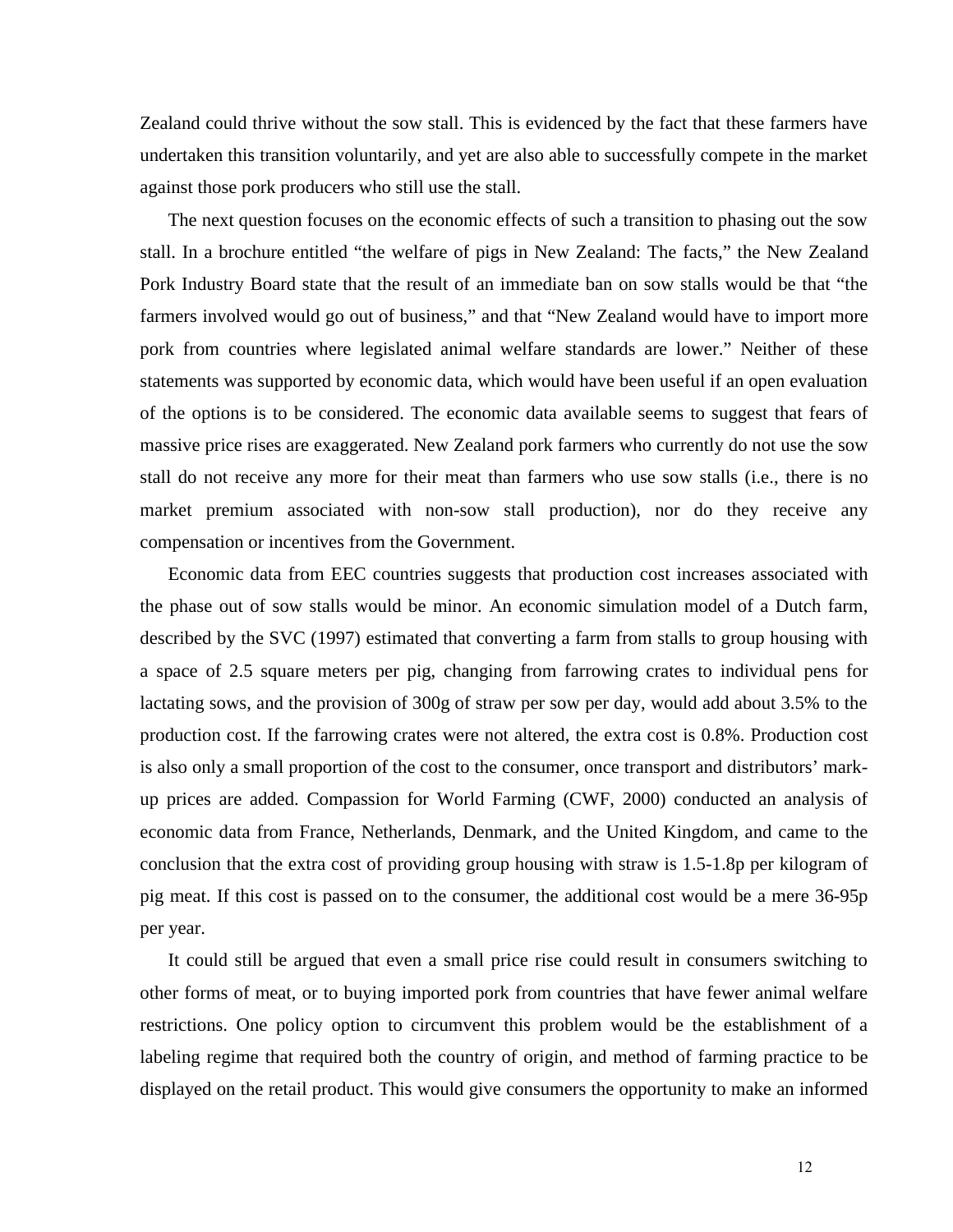purchasing choice. A New Zealand public opinion poll published in December 2001 asked respondents the following question: "Do you think the practice of keeping pigs in sow stalls is acceptable or unacceptable?" Out of 500 respondents, 87% believed that sow stalls should be phased out by 2006 (RNZSPCA, 2001). This is a significant proportion of the existing and potential market that is likely to respond positively to a marketing effort designed to encourage discerning consumers to choose welfare-friendly pork products, and would enable domestic product to compete with imports arising from sow stall operations.

Some might argue that phasing out the sow stall in a country like New Zealand whilst still importing pork that has been produced using sow stalls would be unfair on New Zealand domestic producers who would have to meet higher and more costly welfare standards than their foreign competitors. This argument has been used in the forest industry against calls for higher standards of sustainability practice involving native timbers, under the premise that by doing so one would simply shift the geography of the problem rather than solving it. This would be true if there were no alternatives and if there were no international conventions capable of affecting the conduct of producers of internationally traded products.

 International trade is commonly affected by restrictions arising out of local regulations and international agreements. The CITES agreement, for example, bans international trade in endangered species. According to the European Commission, animal welfare stands at the crossroads of economic, ethical, animal health, food production, and legal issues. The EC propose a combination of actions to address this issue including the development of multilateral agreements, appropriate labeling rules, and making available transitional funding to assist the industry meet new animal welfare standards permissible under WTO rules.<sup>[3](#page-12-0)</sup>

There may be pork producers who are still using the sow stall and who are unable to sustain their competitiveness in the industry if they are compelled to shift to farming practices that do not use the sow stall (i.e., go out of business). If this is the case, a question arises as to the efficiency of these producers and whether they should be in the industry at all. By means of analogy, if a factory owner was unable to survive financially without the use of child or slave labor, then that factory owner should perhaps think of shifting to another industry or go out of business. It is not the responsibility of governments to lower their standards of animal welfare or

<span id="page-12-0"></span><sup>&</sup>lt;sup>3</sup> Communication From The Commission To The Council And The European Parliament on the welfare of intensively kept pigs in particularly [sic] taking into account the welfare of sows reared in varying degrees of confinement and in groups. Brussels, 16.01.2001, COM(2001) 20 final, 2001/0021 (CNS).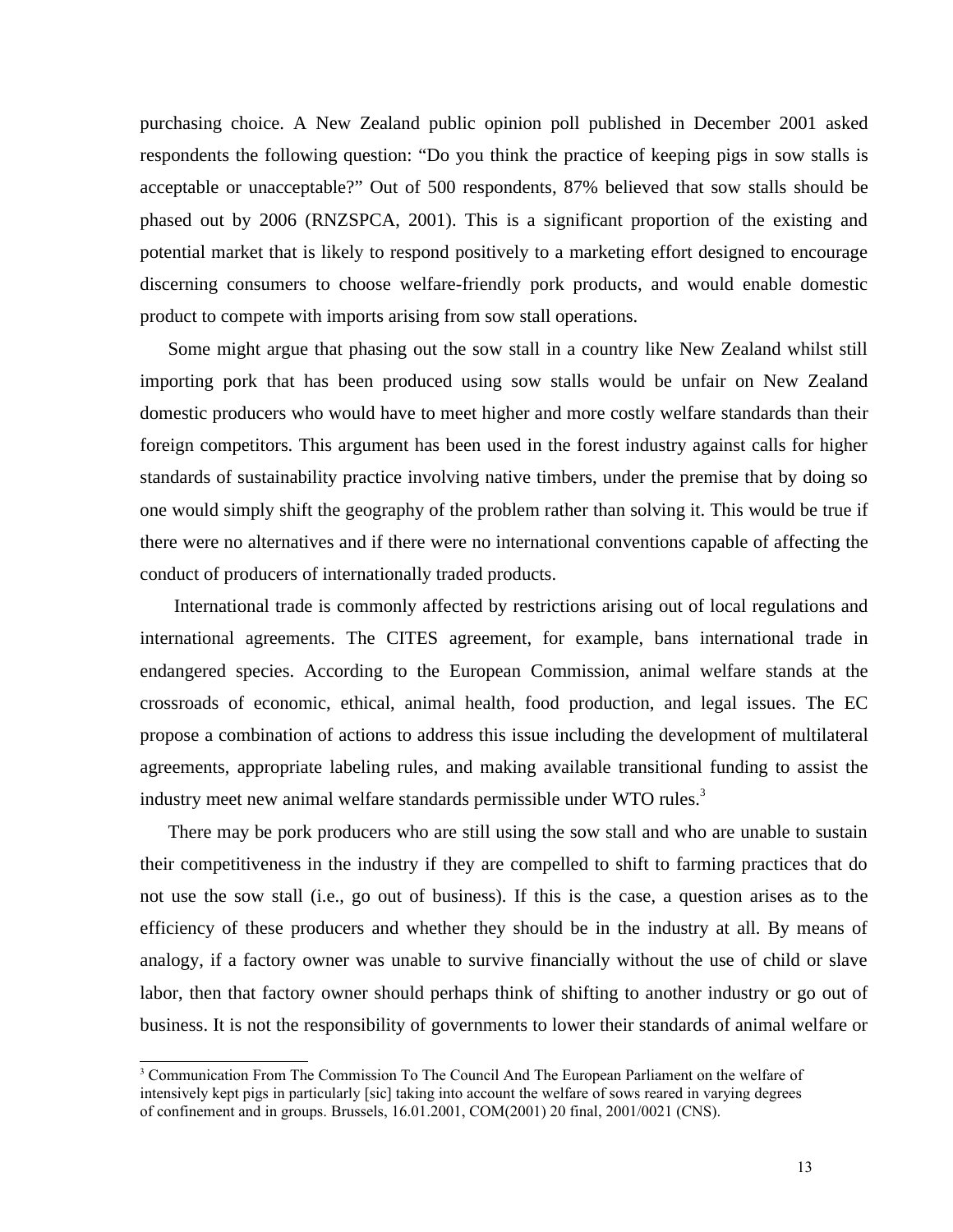employment conditions for the sake of businesses that are inefficient and unable to behave in a fashion that the community regards as responsible.

There are also likely to be pork producers who are efficient and who could cope with a phase out of dry sow stalls, but who have recently invested in sow stall housing facilities. A rapid phase-out could prove to be unfair to these producers who have made lawful (recent) investments. However, sow stall facilities have a limited life. If depreciation is taken into account, then those producers who have invested in sow stalls some years ago will have realized much if not all of their investment, particularly those who have stalls that are nearing the end of their productive life. Such producers should not qualify for any transitional funding assistance as they will be needing to reinvest in new facilities anyway. The degree of any transitional funding granted to producers (should this be considered by policy makers) should be a function of how recently new sow stall housing facilities were installed, and the duration of the transition period.

#### **CONCLUSIONS**

Where there is scientific evidence on two sides of a public policy divide, the debate continues to be scientific. Situations like this are common in the environmental and animal welfare arena where there is strong political inertia by regulators and industry stakeholders. Often these disagreements come down to differences in epistemology, and ultimately differences in values. In other words, such debates remain ethical from start to finish. Sometimes the ethical debates happen among "lay people," and at other times they happen in the context of philosophy of science. Often the same principles are argued but in a different language. We have shown that the phase-out of dry sow stalls in the pork industry in New Zealand (and no doubt in other countries where sow stalls are still used) can be supported scientifically. We have also provided evidence that it is economically feasible and reasonable. As for the moral justification – this argument will no doubt continue, but ultimately it must focus on whether society will allow intelligent social animals to be kept in such extreme confinement that they cannot turn around, and whether this moral price for cheap pork is something their conscience can afford.

## **REFERENCES**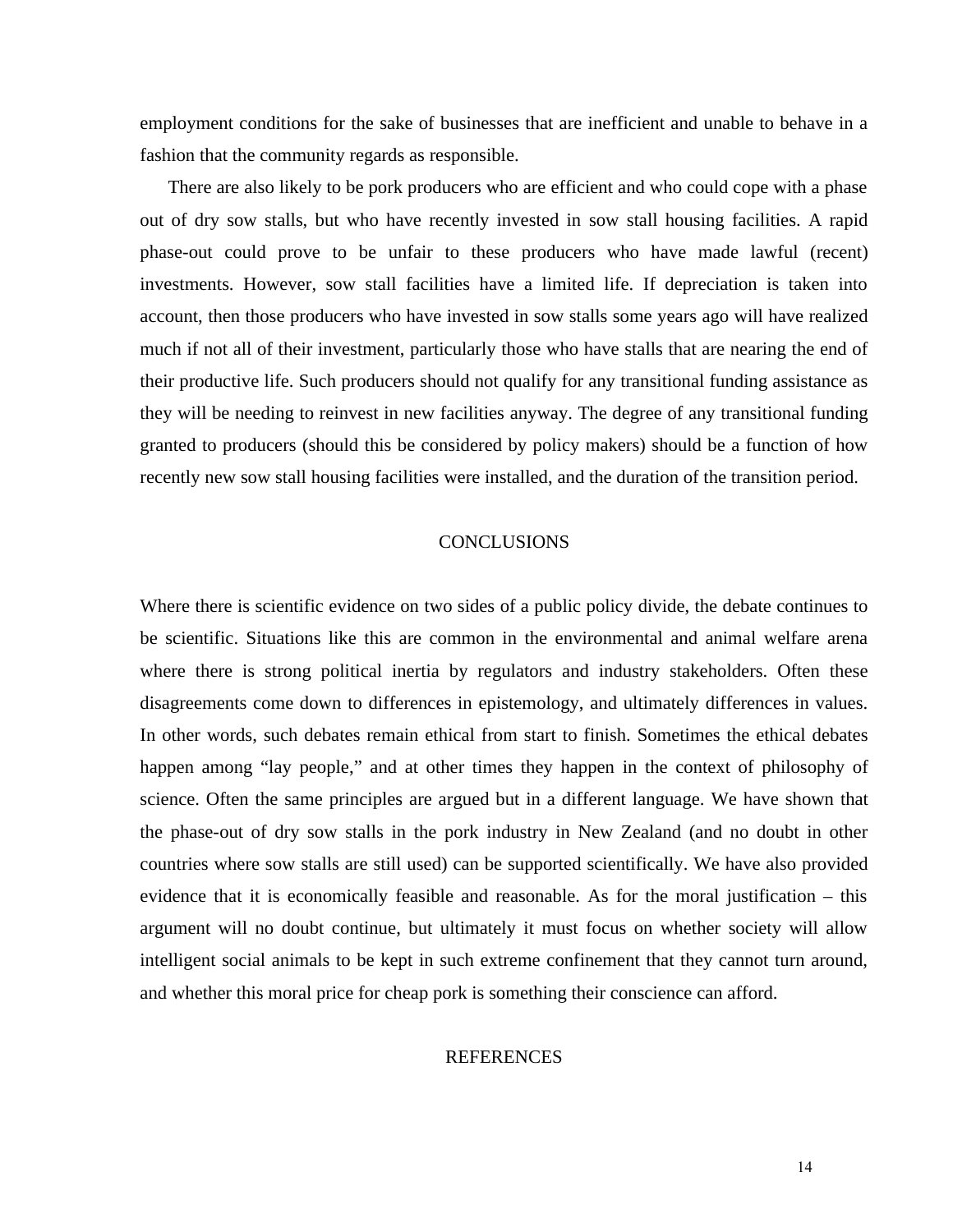- Barnett, J. L., P. H. Hemsworth, G. M. Cronin, E. C. Jongman, and G. D. Hutson, "A review of the welfare issues for sows and piglets in relation to housing," *Australian Journal of Agricultural Research* 52 (2001), 1-28.
- Beder, S. *Global Spin. The Corporate Assault on Environmentalism.* (Melbourne: Scribe Publications, 2000).
- Bird, A., *Philosophy of science.* (London: UCL Press, 1998).
- Broom, D. M. "Indicators of poor welfare" *British Veterinary Journal* 142 (1986), 524-526.
- Brouns, F., S. A. Edwards, and P. R. English, "The effect of dietary inclusion of sugar-beet pulp on feeding behaviour of dry sows," *Animal Science* 65 (1997), 129-133.
- Brumm, M. C. "Effect of space allowance on barrow performance to 136 kilograms body weight," *Journal of Animal Science* 74 (1996), 745-749.
- Burne, T. H. J., P. J. E. Murfitt, and A. N. B. Johnston, "PGF $_{\vec{x}}$  -induced ö nest building and choice behaviour in female domestic pigs," *Applied Animal Behaviour Science* 73 (2001), 267-279.
- Cronin, G., P. Wiepkema, and J. Van Ree, "Endogenous opioids are involved in abnormal stereotyped behaviors of tethered sows," *Neuropeptides* 6 (1985), 527-530.
- Cronin, G. M., G. J. Simpson, and P. H. Hemsworth, "The effects of the gestation and farrowing environments on sow and piglet behavior and piglet survival and growth in early lactation," *Applied Animal Behavior Science* (1996), 175-192.
- CWF (Compassion in World Farming Trust), *The welfare of Europe's sows in close confinement stalls,* A report prepared for the European Coalition for Farm Animals, (2000).
- Dawkins, M. S., *Animal suffering: the science of animal welfare* (London: Chapman and Hall, 1980)
- Dawkins, M. S., *Through our eyes only? The search for animal consciousness* (Oxford: Oxford University Press, 1998).
- Ewbank, R. and M. J. Bryant, "Aggressive behavior amongst groups of domesticated pigs kept at various stocking rates," *Animal Behavior* 20 (1972), 21-28.
- Fisher, M., "Intersections between ethics and science in the promotion of animal welfare," In *Ethical Approaches to animal-based science* Proceedings of the joint ANZCCART/NAEAC conference, Auckland, September 1997 (1998).
- Gehlbach, G. D., D. E. Becker, J. L. Cox, D. G. Harman, and A. H. Jensen, "Effects of floor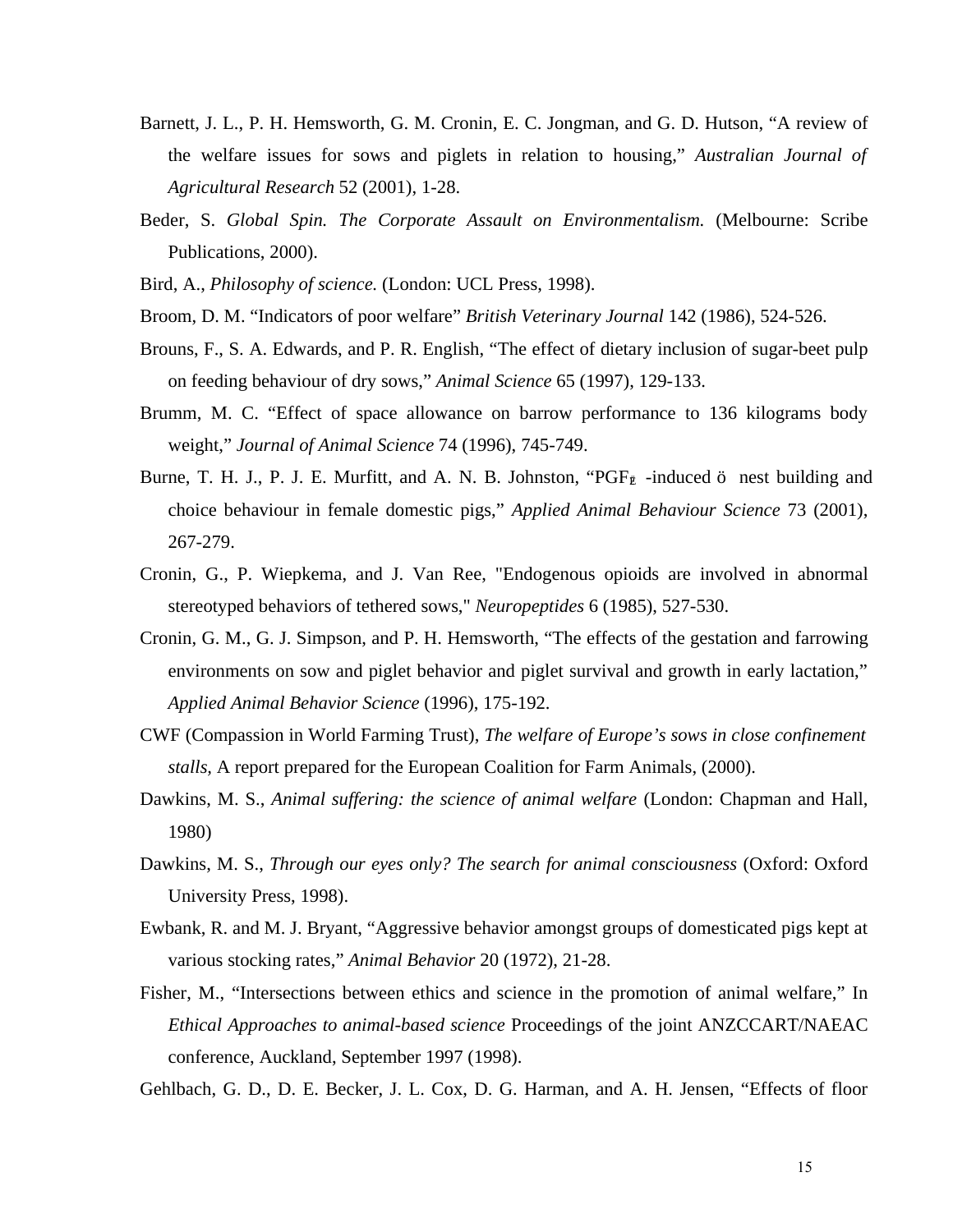space allowance and number per group on performance of growing-finishing swine," *Journal of Animal Science* 25 (1966): 386-391.

- Gregory, N. G. and C. D. Devine, "Survey of sow accommodation systems used in New Zealand," *New Zealand Journal of Agricultural Research* 42 (1999), 187-194.
- Griffin, D. R., *Animal minds: beyond cognition to consciousness* (Chicago: University of Chicago Press, 2001) .
- Hemsworth, P. H., "The human factor: influence on livestock performance and welfare," *Proceedings of the New Zealand Society of Animal Production* 60 (2000), 237-240.
- Jarvis, S., B. J. Van der Vegt, A. B. Lawrence, K. A. McLean, L. A. Deans, J. Chirnside, and S. K. Calvert, "The effect of parity and environmental restriction on behavioural and physiological responses of pre-parturient pigs," *Applied Animal Behaviour Science* 71 (2001), 203-216.
- Kelly, H. R. C., J. M. Bruce, P. R. English, V. R. Fowler, and S. A. Edwards, "Behaviour of 3 week weaned pigs in Straw-Flow®, deep straw and flatdeck housing systems," *Applied Animal Behaviour Science* 68 (2000), 269-280.
- Lammers, G. J. and A. De Lange, "Pre- and post-farrowing behavior in primiparous domesticated pigs," *Applied Animal Behavior Science* 15 (1986), 31-43.
- Lawrence, A. B. and E. M. C. Terlouw, "A review of behavioural factors involved in the development and continued performance of stereotypic behaviours in pigs," *Journal of Animal Science* 71 (1993), 2815-2825.
- Marchant, J. N. and D. M. Broom, "The effects of dry sow housing conditions on responses to farrowing," *Proceedings of the 107th Meeting of the British Society of Animal Production* (1993), 475-467.
- Marchant, J. N.; A. R. Rudd, and D. M. Broom, "The effects of housing on heart rate of gestating sows during specific behaviours." *Applied Animal Behaviour Science* 55 (1997), 67-78.
- Matthews, L. R. and J. Ladewig, "Environmental requirements of pigs measured by behavioral demand functions," *Animal Behavior* 47 (1994), 713-719.
- Patterson, D. C. "A note on the effect of individual penning on the performance of fattening pigs," *Animal Production* 40 (1985), 185-188.
- Petherick, J. C., A. W. Beattie, and D. A. V. Bodero, "The effect of group size on the performance of growing pigs," *Animal Production* 49 (1989), 497-502.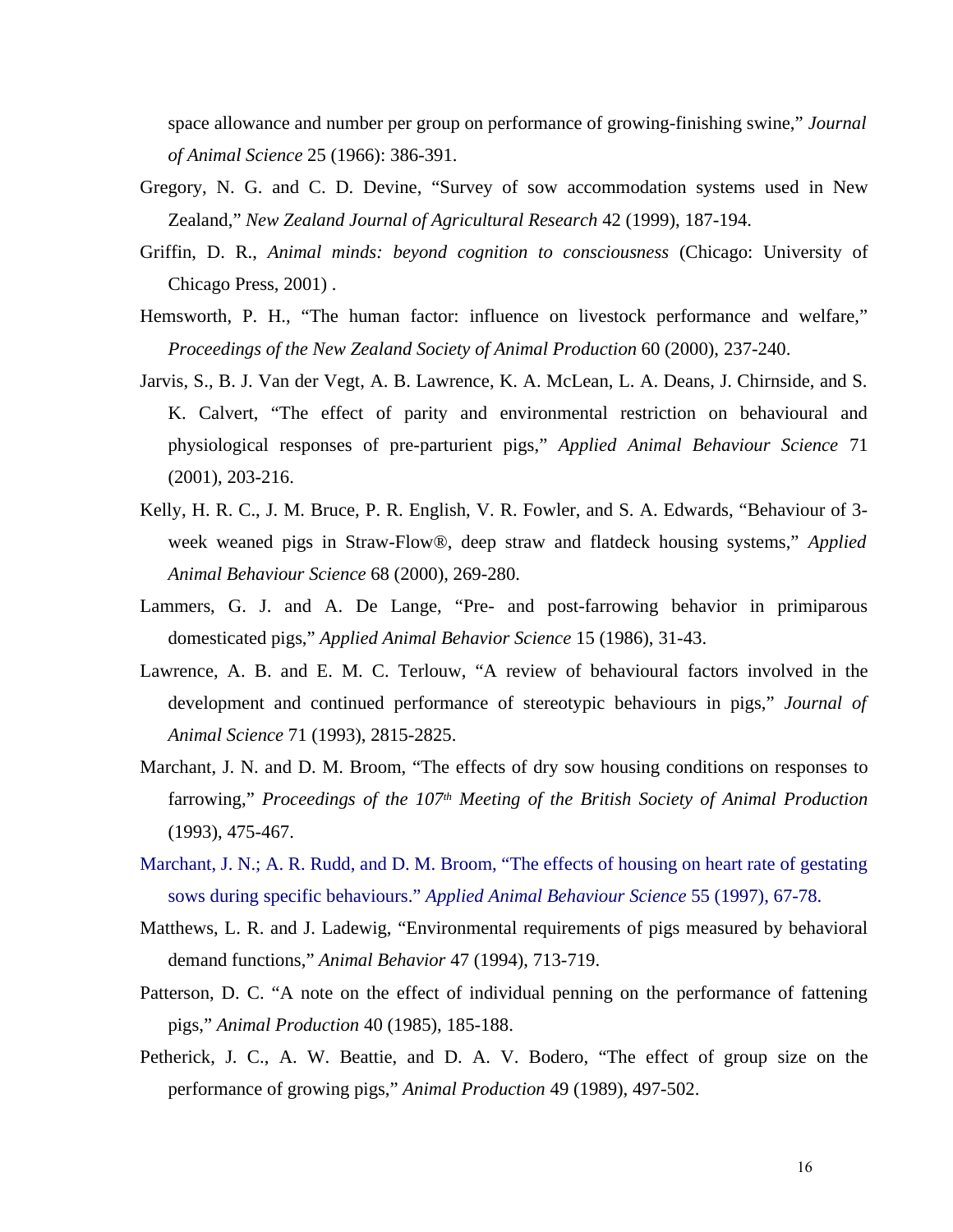- Phillips, P. A., D. Fraser, and B. K. Thompson, "Sow preference for farrowing crate width," *Canadian Journal of Animal Science* 72 (1992), 745-750.
- Rampton, S. and J. Stauber, *Trust Us We're Experts* (New York: Penguin Putnam Inc., 2001).
- RNZSPCA 2001. "Animal Welfare (Pigs) Code of Welfare" Submission to the National Animal Welfare Advisory Committee, December 2001.
- Schrøder-Petersen, D. and H. B. Simonsen, "Tail biting in pigs," *The Veterinary Journal* 162 (2001), 196-210.
- Singer, P. S. *Animal liberation: new revised edition* (New York: Avon Books, 1990).
- Sneddon, I. A., V. E. Beattie, L. Dunne, and W. Neil, "The effect of environmental enrichment on learning in pigs," *Animal Welfare* 4 (2000), 373-383.
- Sober, E. *Philosophy of biology, second edition* (Boulder, Westview, 2000).
- Spedding, C. *Animal welfare* (London: Earthscan, 2000)
- Spoolder, H. A. M., J. A. Burbidge, S. A. Edwards, P. H. Simmins, and A. B. Lawrence, "Provision of straw as a foraging substrate reduces the development of excessive chain and bar manipulation in food restricted sows," *Applied Animal Behaviour Science* 43 (1995), 249-262.
- Spoolder, H. A. M., Edwards, S. A. and S. Corning, "Legislative methods for specifying stocking density and consequences for the welfare of finishing pigs," *Livestock Production Science* 64 (2000), 167-173
- Stolba, A. and D. G. M. Wood-Gush, "The behaviour of pigs in a semi-natural environment," *Animal Production* 48 (1989), 419-425.
- SVC (Scientific Veterinary Committee) *The welfare of intensively kept pigs,* Report of the Scientific Veterinary Committee, European Commission (1997).
- Thodberg, K., K. H. Jensen, M. S. Herskin, and E. Jorgensen, "Influence of environmental stimuli on nest building and farrowing behaviour in domestic sows," *Applied Animal Behaviour Science* 63 (1999), 131-144.
- Turner, S. P., G. W. Horgan, and S. A. Edwards, "Effect of social group size on aggressive behaviour between unacquainted domestic pigs," *Applied Animal Behaviour Science* 74 (2001), 203-215.
- Varner, G. E. *In nature' interests? Interests, animal rights and environmental ethics* (New York: Oxford University Press, 1999).